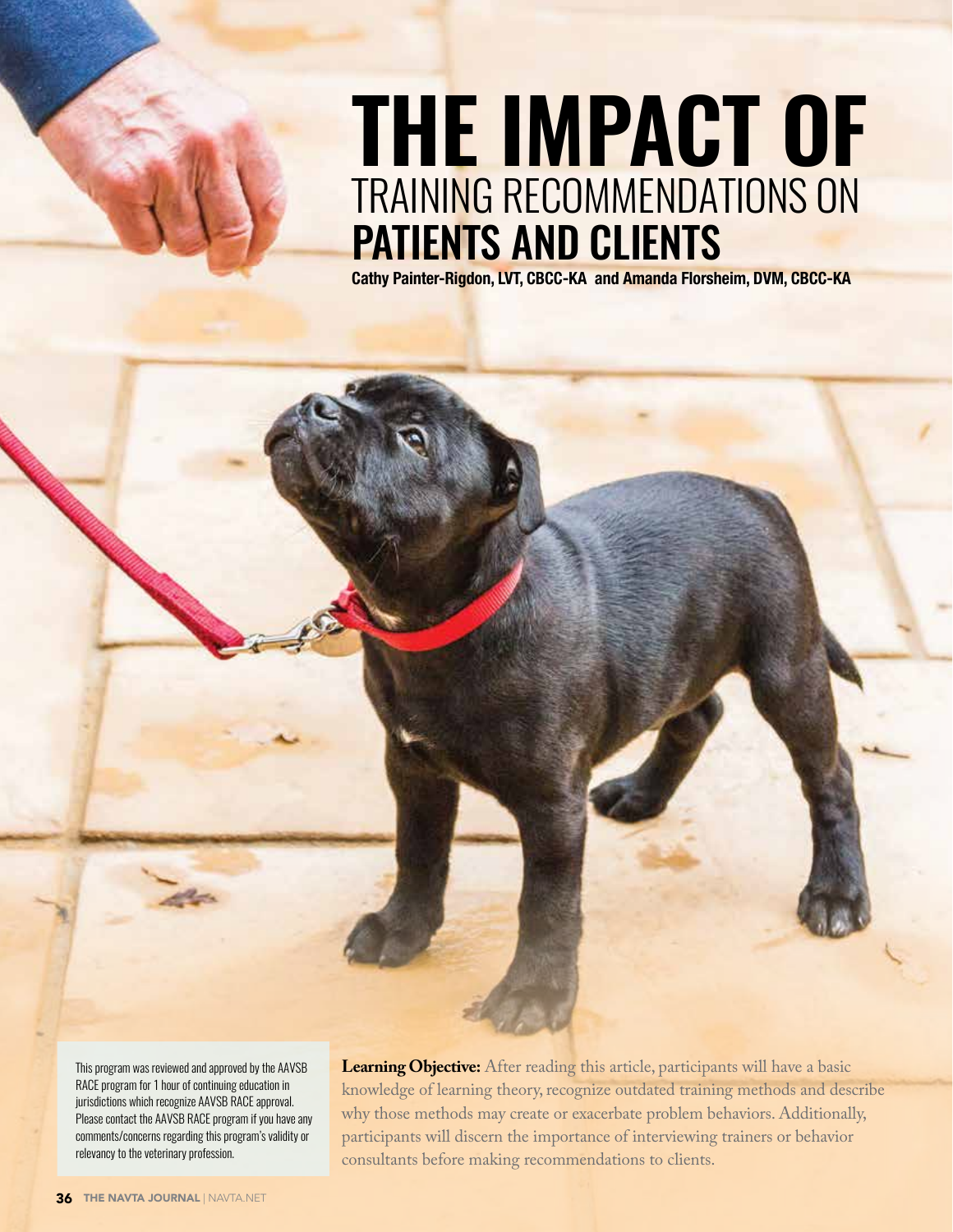Behavior related issues are cited as a significant factor in more than half of all pets relinquished to shelters.<sup>1</sup> When clients ask the veterinary team for help with a behavior problem, who should be recommended? It is essential to endorse a professional behaviorist or trainer with proper skills and knowledge. When inappropriate training methods are used, it can result in patient sufering, client dissatisfaction, and ultimately in the relinquishment or euthanasia of the pet.

Veterinary professionals have a responsibility to provide clients with the best information that is currently available. Fifty years ago, research into canine behavior was limited and it was commonly thought that dogs were pack animals that constantly vied with humans for leadership.<sup>2</sup> Current research disputes traditional theories, and although the knowledge of learning theory and canine behavior has long since evolved, training techniques are slow to follow. Two particularly problematic concepts are dominance and pack theory.

#### Dominance and Pack Theory

In behavior terminology, dominance describes hierarchical status between animals in a social group. A more dominant animal has priority access to resources.<sup>3</sup> Some species have a strict social hierarchy where the dominant animal maintains priority access over all other animals in the group. Research with various groups of *Canis familiaris* indicates the relationship between dogs in a social group is much more fluid than this.<sup>4,5</sup> For example, dog-A might have priority access to food, while dog-B has priority access to a favored resting spot.

During behavior consultations, clients often report being told by previous trainers that they should stare down, yell-at, alpha roll, choke, throw items at, or shock their dogs to show dominance. While many dogs may tolerate this type of handling, they are not learning the intended lesson. Some dogs, likely out of fear for their own safety, react aggressively. Rather than recognizing and respecting the fear response, dogs in this population are often labeled "dominant." This erroneous label can contribute to a downward-spiral with the owner attempting to be more "dominant" while the dog responds with escalating aggression.

In reality, it is unlikely the dog is striving for status when interacting with his owner.<sup>5</sup> For example, the dog may get on the furniture because it is a comfortable place to rest, not because lying on the couch makes him feel superior to his owner. Dogs often jump on owners when seeking attention rather than trying to challenge the owner's authority. If a dog is yelled at, spanked or choked for this behavior, he may learn not to jump; however, it is doubtful the dog interprets spanking as a sign of the owner's superior rank.<sup>3</sup>

more likely to scavenge than hunt and the bitch cares for the young alone.<sup>5</sup> Therefore, pet dogs lack many key characteristics that define a "pack." As with dominance theory, the argument that a human must struggle with a dog over the "alpha" role lacks merit.<sup>3</sup>

Recommending trainers who use dominance or pack status as a guide for their training is a disservice to the client. When clients act on their advice it can be very dangerous for the client and dog. Of spe-

A pet owner controls what and how much the dog eats, where the dog spends its time, who it meets, when it is allowed to eliminate, how much time it spends with others in the social group, and where it rests. By the nature of the relationship, the owner is in control.

Pack theory is similar to dominance theory in that clients report being told they have to be the alpha or their dog will try to assume that role. They are told to perform the same "dominance-type" behaviors described above so the dog will understand its position in the "pack." This theory assumes that wolf packs depend on the alpha actively asserting dominance over the other wolves and that dog behavior mimics that of wolves. However, wild wolf packs usually consist of a breeding pair of parents and one to three years of their offspring. They hunt together for food and the older wolves help care for their younger siblings.<sup>4</sup> In most cases, the young wolves do not challenge their parents. Instead, they disperse and form their own packs when they mature. Unlike wolves, dogs form loose social bonds with unrelated animals, are promiscuous breeders, are

cial interest to the veterinary team is that dogs trained using dominance or pack theory-based techniques may become mistrustful of handling, which can manifest as aggression during veterinary exams. For a more desired outcome, a trainer should teach by the principles of operant conditioning (learning by consequences). Stated simply, behaviors that achieve desired outcomes will be repeated, while behaviors that result in undesired outcomes will occur less frequently.

#### Principles of Operant Conditioning

Any specific behavior can be broken down into the "ABC's". Antecedents are preceding factors that lead to the behavior occurring. Behavior is the measurable action or activity that is of concern. Consequence is the outcome of the behavior. The consequence of the behavior can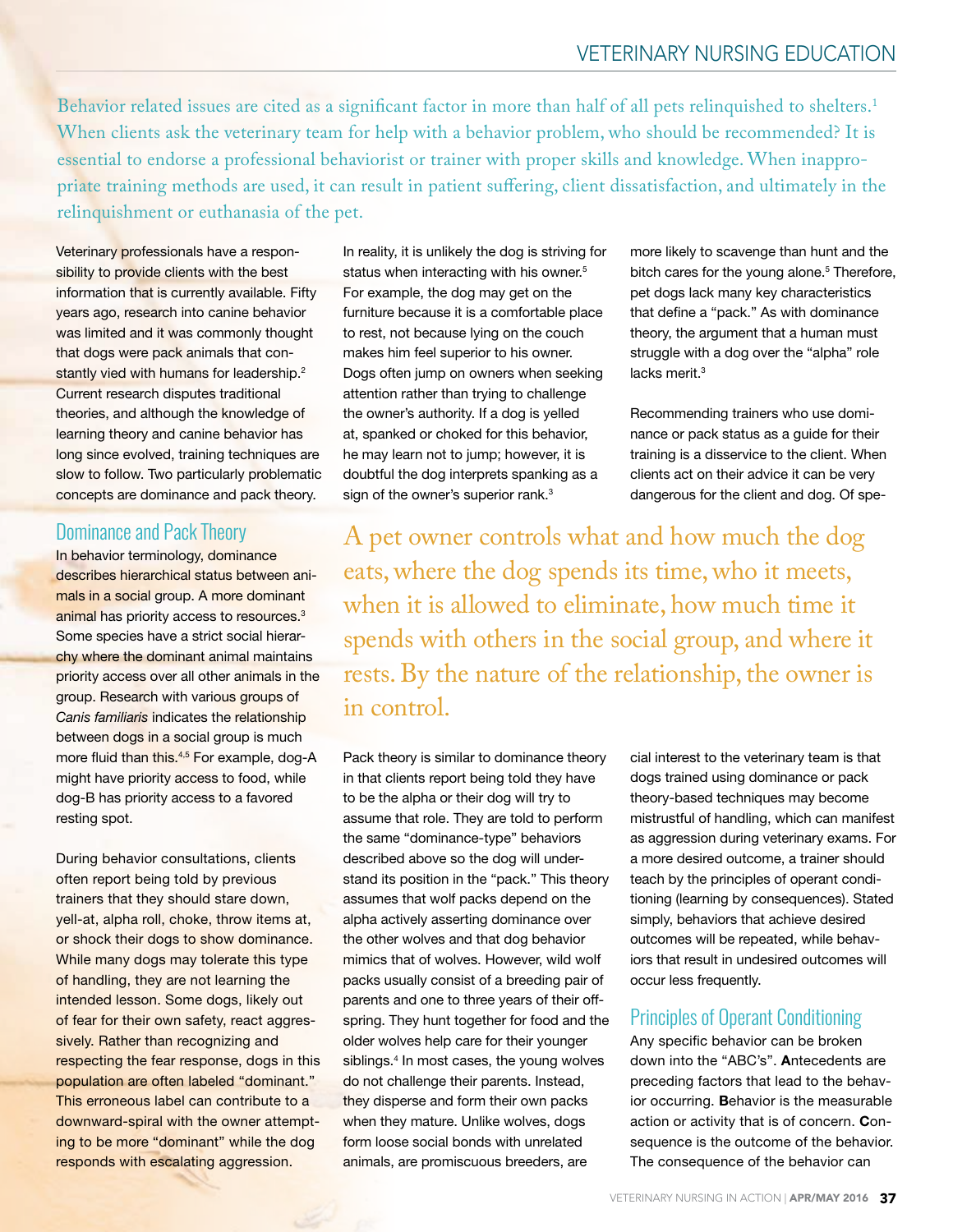# **the following questions should be asked when interviewing a trainer:**

#### **do you use treats when you train?**

#### **possible educated responses**

- "Yes, absolutely".
- "Treats are an effective way to tell the dog he did well".
- "Teaching new behavior is fast and fun for the dog when treats are used".
- "Food is a primary reinforcer."

# **What training tools do you commonly use?**

#### **possible educated responses**

- "Body harnesses can really help".
- "Head collars, if used correctly".
- "A treat pouch is a necessity".
- "Remote treat dispensers are great".

#### **possible uneducated responses**

**possible uneducated responses**

wants without bribes".

they want".

• "No-the dog should do what the person

• "Never use treats; the dog will become dominant to the owner if it is coddled". • "Alpha dogs don't use treats to get what

- "Shock collars are appropriate for some dogs".
- "Choke collars".
- "Citronella bark collars".

(Any tool meant to suppress behavior without teaching an appropriate response)

#### **What do you recommend clients do when their dog growls at someone?**

#### **possible educated responses**

- "Growling is a normal behavior that warns a bite is coming. Don't punish the growl or the dog may start biting without bothering to growl".
- "A growl is communication that the dog is uncomfortable. Look at the situation and try to help the dog feel better. if he is comfortable, he has no need to growl".
- . "Growling is high on the ladder of aggression. Stop what you are doing and reassess the situation and your behavior".

# **possible uneducated responses**

- "Shock/choke/hit the dog".
- "Use an alpha roll; a growling dog is trying to be boss".
- $\cdot$  "Stare the dog down".
- "Get in the dog's space and pressure him until he submits".

mal and will predict the likelihood of the behavior occurring again in similar circumstances.4 Consequences can be reinforcing in which the behavior increases, or punishing, in which the behavior decreases. The terms positive and negative are used with the consequence to further describe the training situation. If something (for example: praise, food, yelling or shock) is added then "positive"

be desirable or undesirable to the ani-

is affixed to the consequence. If something (for example: attention or an aversive sensation) is subtracted from the situation then "negative" is affixed to the consequence. When used to describe the type of reinforcement or punishment, the terms positive and negative are not qualifers—they purely refer to adding and subtracting.

To illustrate this concept, consider the behaviors "sit" and unwanted jumping:

To teach "sit" using positive reinforcement, the trainer will feed the dog a treat or give him a favorite toy just after he sits. If the behavior increases (dog sits more often) then the behavior has been reinforced. Since there is an addition to the situation (treat or toy), the dog has been positively reinforced.

To teach "sit" using negative reinforcement, the trainer pulls the leash upward until the dog sits. When the dog sits, the trainer releases the pressure on the dog's neck. If the dog sits more, the behavior has been reinforced. Since pressure is subtracted from the situation, the dog has been negatively reinforced. By definition, punishment decreases behavior. Instead of teaching new behavior, punishment is used to reduce or eliminate an existing behavior. Some trainers recommend kicking a dog when it jumps on a person. If the jumping behavior is reduced then it has been punished. Because a kick was *added* it is considered positive punishment.

If a dog jumps on a person and the person leaves the room and jumping is reduced, then the jumping behavior was punished. In this scenario, the presence of the human was *subtracted* so it is considered negative punishment.

Keep in mind that the animal determines what he finds reinforcing and punishing. For example, if the dog in the last scenario jumped more frequently, not less, then negative reinforcement was achieved instead of negative punishment by removing an aversive (the person) to increase the behavior.

Trainers using positive reinforcement reward the pet when it succeeds. For example, a puppy that wants to chew on the owner's hand will be given an assortment of appropriate toys for chewing. When the puppy redirects to a chew toy, the owner is advised to praise the puppy or give it a treat. If the puppy continues to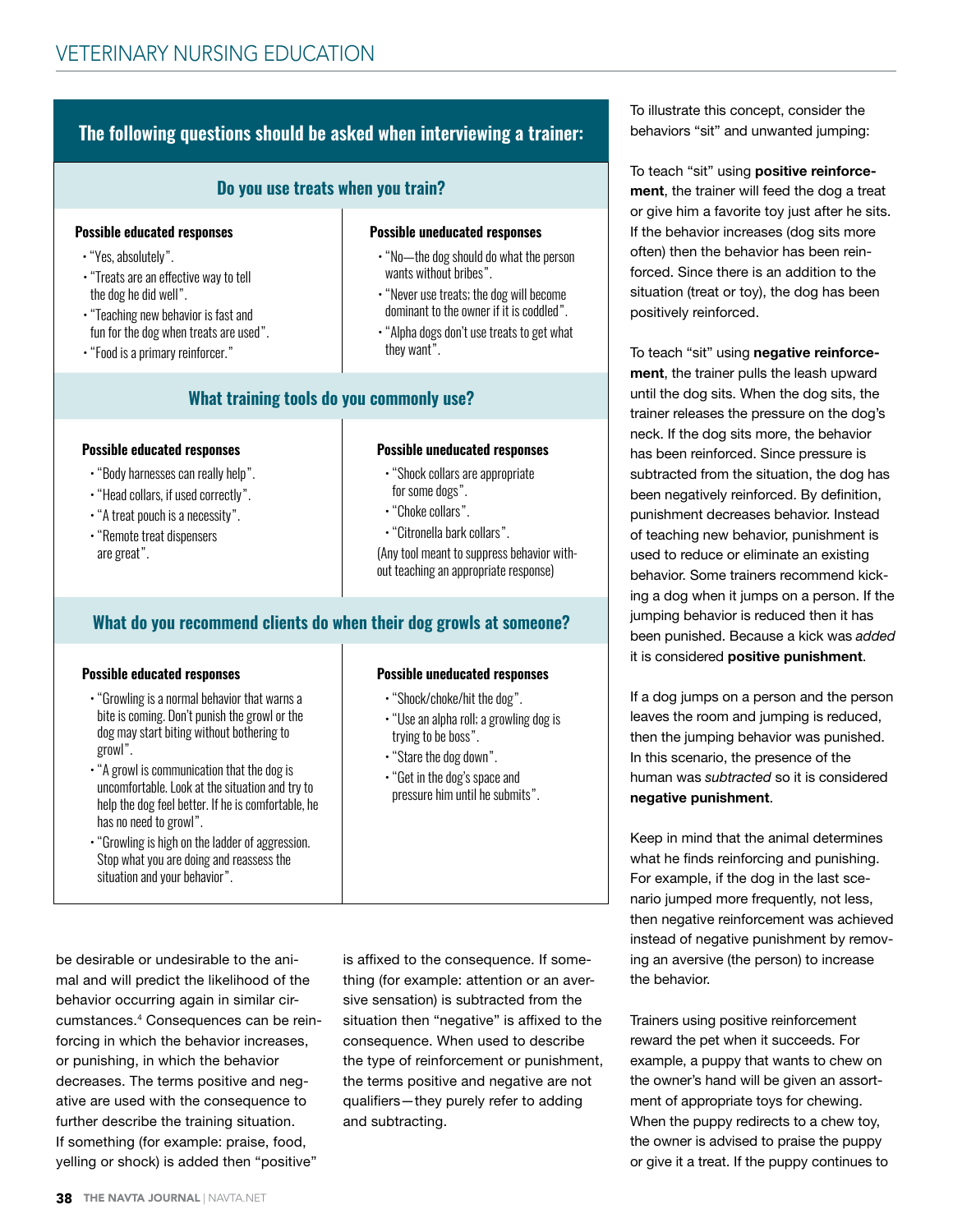bite the owner's hand instead of the toys, the trainer advises the owner to end play.

Trainers using positive punishment expect an animal will reduce the frequency of a behavior to avoid undesired consequences. In the example above, the trainer would advise hitting the puppy on the nose (positive punishment) each time it bites.

Effective training depends on good timing of the consequence for the dog to learn the intended lesson.<sup>6</sup> When a professional trainer asks an owner to practice techniques with their dog, one can expect the timing of the owner will not be exact. If an owner has bad timing when using positive reinforcement, the behavior may not improve. If an owner has bad timing when using positive punishment or negative reinforcement, it can seriously harm the human-animal bond. Even well-timed positive punishment is associated with increased risk of inciting aggression.4,5 Other possible side effects to positive punishment include: increased fearfulness, decreased capacity to learn, and suppression of desired behavior.<sup>4,6</sup>

An important aspect of using punishment is that each time punishment results in the desired outcome, its use is reinforced. This means that a person who resorts to punishment is likely to use punishment more often over time. For example, if yelling at a barking dog causes it to go quiet, yelling is likely to increase. If jerking on a choke chain causes a dog to stop pulling, jerking is likely to increase. Perhaps it is due to past successes that, despite current behavioral research, some trainers stick to positive punishment-based methods.

#### Recommending Qualified trainers to Clients

When recommending a trainer, veterinary staff implicitly condones whatever methods the trainer uses. To ensure the practice is recommending qualifed trainers, take a few minutes to interview each trainer on the list. The actual answers may vary; however, the underlying training concepts supported by the individual

should be clear by the end of the interview. References to dominance or the alpha dog are red flags and that trainer should be excluded from future recommendations.

Qualifed trainers can be found using the following resources:

- www.ccpdt.org/dog-owners/ certifed-dog-trainer-directory/
- https://apdt.com/trainer-search/
- www.karenpryoracademy.com/ find-a-trainer

Trainers from these sources are accredited by nationally recognized and respected organizations, which require adherence to a code of ethics and continuing education to maintain accreditation. Regardless if trainers are chosen from the above resources, it is important to interview each before recommending to clients. In addition, follow up with clients and ask about their experience; if they or their pet are not being treated with respect, the trainer should not be recommended in the future.

To further demonstrate the importance of training, the following two cases illustrate how inappropriate training can create problems and how some dogs

Efective training depends on good timing of the consequence for the dog to learn the intended lesson.<sup>6</sup>

recommended for euthanasia can be salvaged with proper training.

# The Story of Crow, A 4 year Old Mn Pit Bull Mix

Crow was adopted from a local shelter as a stray with an unknown history. His new owner, J, hired a trainer for help with general manners because Crow was raiding the cabinets for food. On his first visit, the trainer put a choke collar on Crow and "pulled him around the house." By the third session, Crow would stare fxedly at the door when the trainer entered. On the fourth visit, Crow barked and snapped at the trainer. On the ffth visit, Crow bit the trainer on the hand, breaking the skin. The trainer pulled out a Taser and the owner asked him to leave. The trainer came back a few days later, but Crow heard his voice and started frantically barking and lunging.

After that experience, Crow began staring at the front door with hard eyes anytime someone entered by that route. The family, except for their 18 year-old daughter, C, entered from the back. Crow began to stare at C every time she came in the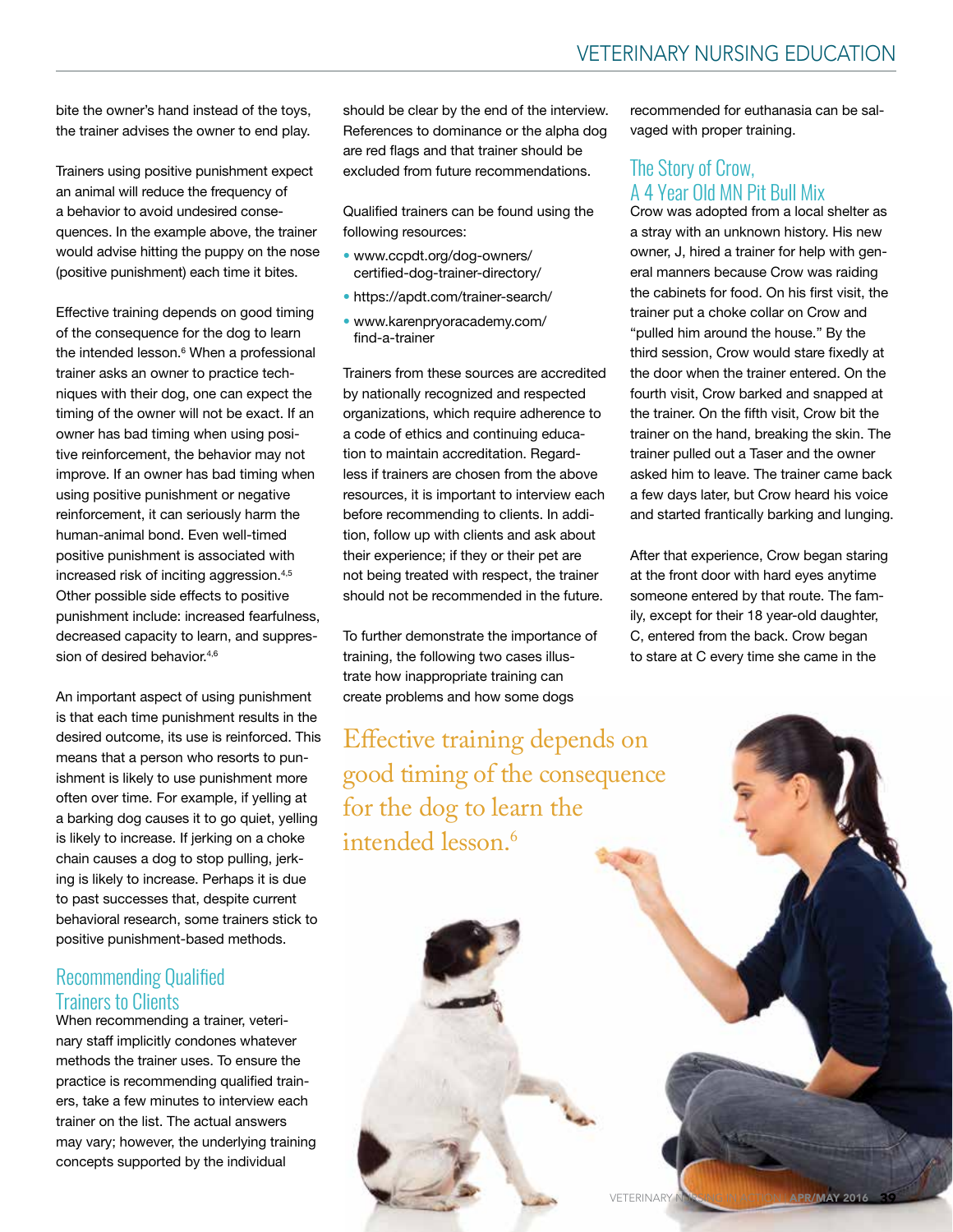# VETERINARY NURSING EDUCATION

home. One day, he lunged at her and scratched her leg.

A second trainer claiming to specialize in training pit bulls was hired. He arrived with two other people and three dogs to work with Crow. He asked the family's ten yearold son to massage and distract Crow. He recommended "alpha rolls" any time Crow barked or lunged.

After Crow bit J's father during a family trip, her veterinarian recommended a consult with a veterinarian whose practice is limited to behavior. Crow was tense for his initial consult. He ate treats right away, but was slow to approach the veterinarian. He showed a whale-eye (whites of eyes showing, signaling stress and escalating fear) during his physical exam. His physical exam revealed a deep pyoderma; however, he seemed otherwise healthy. Near the end of the appointment, Crow relaxed and was gently taking treats from the veterinarian's hand. He also performed cued behaviors regularly and comfortably. Use of corrective collars was immediately ended and a Freedom Harness (dual clip harness) was recommended. Crow complied with the harness fitting and continued to eat treats until the leash was clicked in place. At that point, Crow froze, stopped taking treats and suddenly lunged and bit the veterinarian in three places, following her as she backed away.

#### Crow's diagnosis:

- <sup>1</sup> Fear aggression toward unfamiliar people
- 2 Fear aggression toward C
- 3 Pyoderma

#### Crow's treatment plan:

- Implement reward system for desired behavior
- Discontinue all forms of punishment including corrective collars, yelling and "Alpha rolls"
- Increase environmental enrichment
- Keep Crow on a leash when C is home and have C toss him treats
- Systematic desensitization and counter-conditioning to specific triggers
- Separate Crow from strangers until he progresses in DS/CC
- Muzzle training
- Freedom Harness
- Adaptil<sup>®</sup>
- Anxiety medication was left as an option if clearing the pyoderma and the Adaptil® collar didn't reduce his discomfort and anxiety enough to make progress with the training plan

At Crow's first positive reinforcement-based training session, he initially avoided the trainer. When he discovered the trainer had food, he began offering "sit" repeatedly.

By the third session using positive reinforcement, Crow strained to enter the training area, kept his ears up and forward and readily complied with known cues.

The most urgent issue became Crow's fear of the veterinary office. During his last visit to the referring veterinarian, Crow was frightened by the clinic environment, resulting in his lunging and snapping during restraint. He was muzzled, but continued to resist. Therefore, muzzle training and body handling were the focus of his training.

# **Results of Positive Reinforcement Training**

Crow's relationship with C improved after the family implemented the above described treatment plan. Crow no longer stared intently at C and often solicited attention from her. In addition, C is no longer afraid of Crow. Crow was trained to wear a basket muzzle. He now complies calmly when the muzzle is attached, eats food through the muzzle and does not try to remove it once it is in place. After a series of mock exams during training sessions, Crow returned to his referring veterinarian for a recheck of the pyoderma. J reported that she used a copious amount of treats and the veterinary team members worked slowly around Crow. He stood still for the TPR with the technician and a PE

with the veterinarian. He did not lunge, bark or growl at anyone during the exam.

## The Story of Cubby, An 8 year Old Mn Pug

Cubby was referred because he bit multiple unfamiliar people. He had been placed in foster care, and it was unknown that he was worried about body handling. In one instance, the foster parent was passing him from friend to friend when he bit one of the people on the cheek. Cubby's fear of body handling also made him fractious during veterinary exams.

Cubby's treatment began with desensitization and counter-conditioning to body handling. The goal was to teach Cubby that he could earn treats by allowing hands to approach and eventually touch him if he was calm. This progressed to picking him up. He was responding well to treatment with no reported aggression for several months.

Unfortunately, an off-leash dog attacked Cubby, and although there were no apparent injuries, Cubby was taken to a veterinary office for evaluation immediately after the attack. During the visit, Cubby growled when he was lifted to an examination table, which precipitated more forceful restraint. Cubby then bit the veterinarian and technician, resulting in a recommendation of euthanasia due to aggression. The narrow snapshot of Cubby's life seen by the veterinarian may have supported that decision.

However, the frightened and fatigued Cubby, forcefully handled at the veterinary clinic, was not representative of Cubby's overall personality and potential.

Luckily for Cubby, his rescue group was willing to allow the behavioral team to collect him from the veterinary clinic while his fate was being decided.